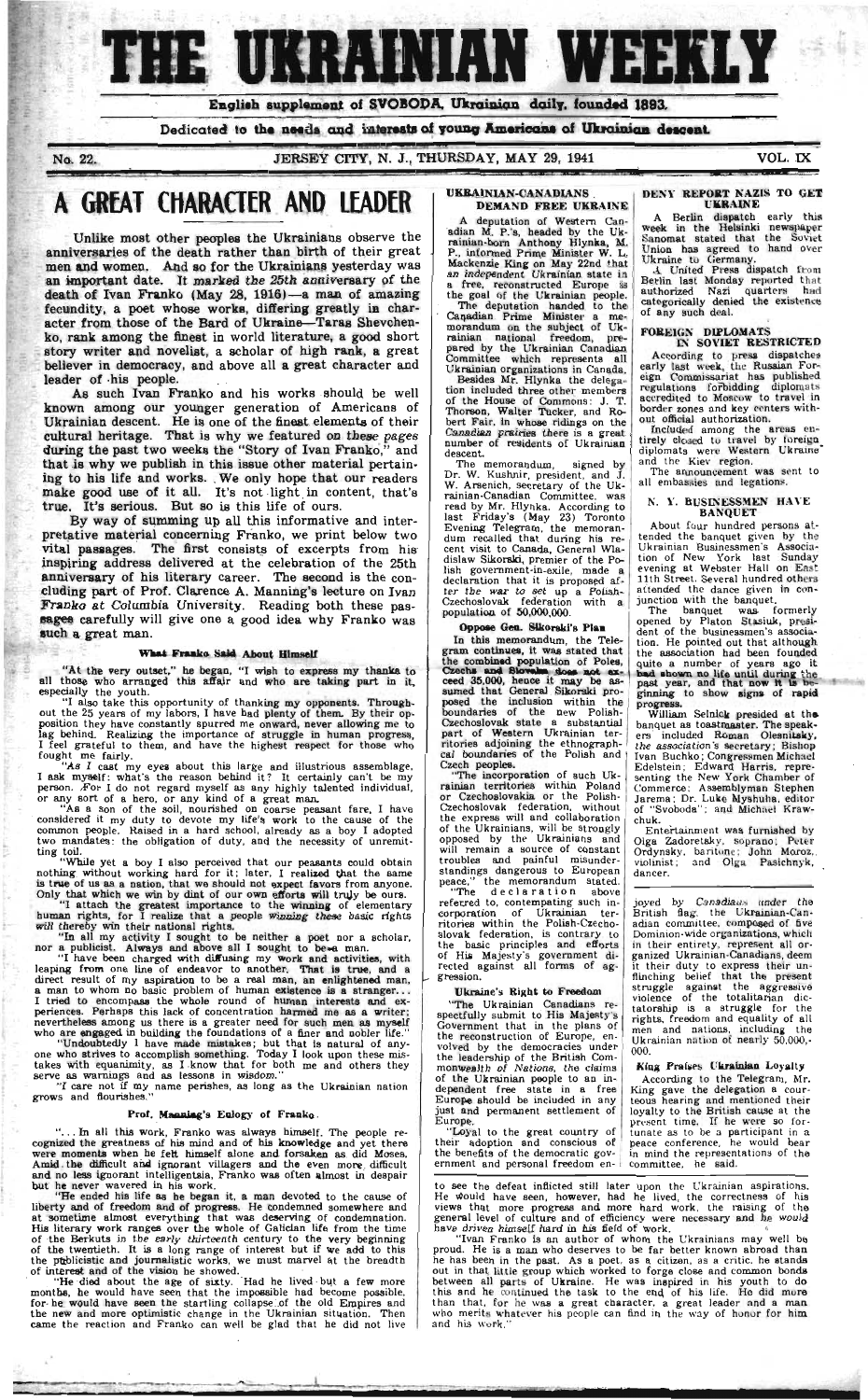# *Ukraine Under Soviet Misrule*

**(An excerpt from a lecture** delivered **by** s**>|>hi**·n **Shumeyko at** Columbia **University on "Modern Ukrainian History." The lecture was one of the**  series of public lectures on Ukraine at Columbia given weekly late last **Winter and early Spring under the auspices of the university's Department**  of East European Languages in conjunction with the Ukrainian National **Association.)** 

#### Treaty of Riga

 $N^{OW}$ , as to Soviet Ukraine, we we find that by the Treaty of Riga between Poland and the So \nets on March 18,1921 the Soviets fastened their hold upon 450,000 square kilometers of Ukrainian territory, containing approximately a 35 million Ukrainian population. Two years later this territory was incorporated as an integral part of the Union of the Socialist Soviet Republics, its strong national feelings preventing the Reds from robbing it of its national identity.

"From the very start," wrote the "Cork Examiner" (Ireland. May. 1938). "the Ukrainians were of all people under the Soviet the least amenable, the most strongly individual, the most fiercely nationalistic, therefore the most atrociously suppressed."

Despite the use **of** terrorism as a weapon **of** rule, the earlier years under the Soviets were characterized by certain cultural concessions granted to the Ukrainians, as a partial offset **to** the violent political repression of them. That this cultural sop failed in its purpose was evidenced by the Ukrainian peasantry's opposition to the government's requisition of foodstuffs which forced it to give it up and introduce for awhile the "Nep, " or New Economic Policy, with its security of individual farming and freedom of private trade.

#### Failure of the Cultural Sop

With the passage of time and growth of the Soviets in power, however, even these cultural concessions began to be taken away, and the government policy aimed directly" and systematically at the complete political, economical and cultural subjugation and denationalization of the Ukrainian people. Although some Ukrainian cultural institutions were permitted to continue their existence, they found themselves emasculated of any real progress by being forced to proceed only along channels of Communistic ideology. The same is true of Ukrainian writers in the Soviet Union. Those who rebelled against this policy or showed even the slightest trace of nationalist sentiment, were branded a traitors to the Russian Revolution, summarily tried and executed, or sent to the notorious prisons camps in the north. Concerning one such trial, the London "Saturday Review" (January 18, 1930) correctly pointed out that "the real reason for bring-·» ing a charge against Yefremow, Chekhivsky and others is the desire to destroy the Ukrainian intelligentsia by getting rid of its chief representatives .. . Realizing its failure, Bolshevism has taken to its alternative weapons,-terrorism and provocation. By this means it seeks to kill the creative efforts of Ukrainian culture and that is the real significance of the present trial".. . and. it might be added here, of all subsequent such trials.

#### **Red Reprisals**

Especially drastic are the purges of the Red Army in Ukraine. Out of 18.000 officers of the Kiev and Minsk districts, for example,

Even these weapons, terrorism and provocation, failed to subdue the Ukrainian resistance, especially to the Soviet economic policy. Such opposition was usually followed by mass reprisals on the part of the authorities, which included the forcible shifting of hundreds of thousands of Ukrainian

**Replaced** 

population from their native habitat in order to artificially populate the vacated areas with alien peoples.

#### The Great Famine

All this trouble that Stalin has had with Ukraine, did not deter him in the least in absorbing Western Ukraine in the opening months of the present war, when he invaded Poland and occupied its Ukrainian areas in the autumn of 1939.

In 1932 and 1933 the Bolsheviks by their economic policy, and especially by their ruthless enforcement of rural collectivisation, brought about an acute state of famine in Ukraine, which took a terrible toll, conservatively estimated by such conscientious observers as William Henry Chamberlin, former Moscow correspondent of the "Christian Science Monitor" (Boston), to be well over four million lives. And although (to use the words of the resolution submitted in the House of Representatives of the United States) the Soviet Government was fully aware of the famine in Ukraine and although having full and complete control of the entire food supplies within its borders, it nevertheless failed to take relief measures designed to check the famine or alleviate the terrible conditions arising from it, but on the contrary used the famine as a means of reducing the Ukrainian population and destroying the Ukrainian political and cultural rights.

As a so-called justification of its invasion, the Soviet Premier-Commissar, Vyacheslav Molotov, declared that the "Soviet government deeems its sacred duty to extend the hand of assistance to its brother Ukrainians and brother Byelo-Russians inhabiting Poland." Such sudden solicitude for the Ukrainians under Poland fooled no one of course. The Soviet purpose in occupying Polish Western Ukraine, as the New York Times stated editorially ((September 27, 1939), was prompted by a "determination to bolshevize Western Ukraine and thus destroy forever the focus of Ukrainian nationalism."

The tactics Moscow used in  $oc$ cupying Western Ukraine, and, within more recent times, Bukovina and Bessarabia, are strongly reminiscent of the tactics she used some twenty years ago when Red hordes invaded the Ukrainian National Republic. Then, as now, Moscow displayed great solicitude for the poor and oppressed Ukrainians, recognized them as a nationality, and promised them practically everything under the sun. But when the Ukrainian republic was destroyed by the combined might of Red and Czarist Russians, and Red troops occupied its territory, all such solicitude and promises vanished, to be replaced by an oppression so severe and a reign of terror so terrible as to make the former Czarist misrule appear benignant in comparison.

#### Stalin Fears Ukrainian Movement

Despite all such mass reprisals and terrorism on the part of the Soviet rulers, the national spirit in Soviet Ukraine burns as brightly as ever, a fact which Stalin as well **a s som e** of **hie** lieutenants themselves have admitted. At the 17th Congress of the Communist Party, held in January 1934, for example, Stalin declared: "Only very recently in the Ukraine the deviation towards Ukrainian Nationalism did not represent the major danger but when we ceased to fight against it and enabled it to grow to the extent that it joined up with the interventionists this deviation became the major danger."

One inevitable deduction is that **a** spirit of unrest in Soviet-occupied Ukraine is on the rise. It was certainly rising before the war; it is safe to conclude that the peopie have become more restive since then.

#### His Purges In Ukraine

That conclusion is inescapable in the case of Western Ukraine. For, a s we know, Western Ukraine **has**  always been the hotbed of Ukrainian nationalism. That is why the Red invaders were so careful with it at first, treating the Western Ukrainians with most tuching solicitude for their welfare, **ad**dressing them as "blood brothers," reopening their schools which the Poles had closed, promising to distribute the big estates among them, and in every way playing the role of noble liberators. But once they obtained a strangle·hold upon Western Ukraine, all this solicitude disappeared, to be replaced by an oppression and denationalization so severe, an economic poverty so bad, and a reign of terror so merciless, as to stun even those who had all along expected just that.

During the past year revolts were reported to have taken place in various parts of Western Ukraine, as in Lviw and in the Tarnopol area, as well as in northern Bukovina. It is illustrative of the understanding the Reds and the Nazis have over the fate of^Ukraine, that German Gestapo units were reported by London to have aided the Soviet troops in quelling these Ukrainian revolts near Tarnopol. Undoubtedly many other revolts and uprisings take place in Soviet-occupied Ukraine about about which no reports reach the outside world. Their presence merely indicates that which history has demonstrated over and over again, that no amount of  $op_z$ pression and terror can quell **the**  Ukrainians.

#### Democracies Bound to Aid **Ukraine**

This nationalistic spirit in Ukraine has been one of the chief worries of the rulers in Kremlin. That is why the purges in Ukraine have been especially severe, directed against the so-called separatists. At the January 1938 session of the Moscow Party leaders, for instance, it was revealed that at the last Party purge preceding that meeting of  $100,000$  persons, no less than 40,000 were in Ukraine, and that  $3.422$  persons were ejected from the Party in Kiev alone. In June, 1939 another great purge took place in Ukraine, where, as reported by Harold Denny, Moscow correspondent of "The New York Times," "anti-Soviet sentiment and activity has been intensely stubborn since the first days of the revolution," and which "has been the field of strong nationalist movement from the beginning of the Bolshevist revolution." That is why, to quote M. Butenko, the ex-Soviet Charge d'Affaires at Bucharest, "the Ukraine is entirely administered by men faithful to Stalin sent from Moscow. The slightest sign of Ukrainian nationalism is repressed by ruthless methods so that the region ia seething with hatred against the Bolshevists."

But that is something which the warring powers refuse to recognize. Otherwise they certainly would take public cognizance of the plight of Ukraine. Of course, no one but only the naive look towards Nazi Germany to help the Ukrainians win their freedom and democracy, for these principles, needless to say, are inimical to the Nazi concept of "a new order" in Europe. Yet it is sensible and right to expect of those who are $\epsilon$ fighting the Nazis and those who are opposing them by methods "short of war," to include amongtheir declared aims the liberation of Ukraine, too, just as they have done in the case of Poland and other countries.

#### For Whose Freedom and Democracy Is This War Being Fought?

That, however, they have not done thus far. Ukraine has been completely ignored by them. All those noble and beautifully phrased utterances about freedom and democracy that fiull the press and the radio waves, contain nothing at all about the forty-five enslaved Ukrainian nation, or about its **valiant** struggle to free itself of the most despotic domination the world has ever'\*seen. And yet **we**  are asked to believe that this war is being fought for the preservation of freedom and democracy. Well, perhaps it is,-for the benefit of a chosen few. We only hope that coming events will prove we are wrong in this respect, that this war is being fought to free the enslaved Ukrainian people too.

more than 50% were "liquidated" late in 1939. From Tukhachevaky down there have been executions and banishments for separatist activities. The secret Organization of Ukrainian Nationalists, which operates on all Ukrainian territories, is especially feared by the Soviet authorities, so much so that its leader, Colonel Eugene Konovaletz, was assassinated in Rotterdam, on May 23, 1938 by a Soviet agent, a fact which the Rotterdam police itself confirmed.

#### ''Something Wrong In Ukraine"— Herald-Tribune

"That something was fundamentally wrong with the situation in the Ukraine," an editorial of the "New York Herald-Tribune" declared (December, 19, 1938), "has been proved by the fact that during the recent months even Stalin's most trusted lieutenants have failed him when sent to Ukraine, and he has had to dispose of those in the Ukraine in more rapid succession than in any other parts of the country ..."

#### Soviet Occupation of Western Ukraine

#### Same Tactics

#### Situation In Ukraine Obscure Today

On the whole, it is very difficult to asses the value and significance of the events that have vitally affected the Ukrainian situation since the beginning of the present war. These events are too close upon us to obtain a proper perspective of them, and their consequences, like the widening ripples caused by a stone thrown into water, have not yet lost their momentum. Moreover, the most vital of these events, centered of course in Ukraine, have been screened from our view by censorship. Still certain deductions can be made from those apparent to us.

Λ.

**~ \* -**

五百

#### **Unreal Rising**

#### Revolts Reported

**(Concluded** on **page 3)**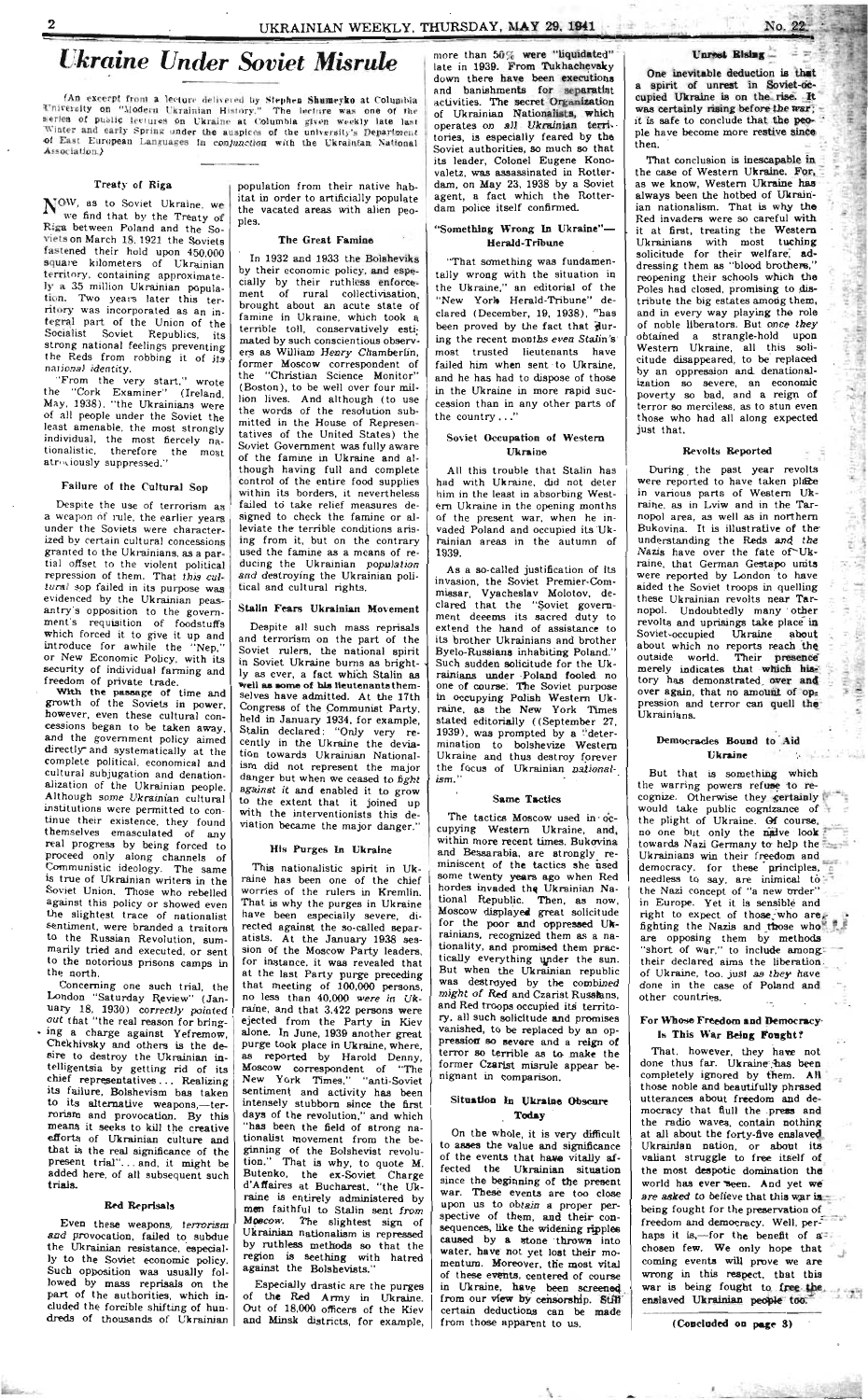### $Ne'$ er *Forget*

• j

 $n - 22$ 

By **IVAN FRANKO** 

Forget not, ne'er forget The days of youth, of spring; All the path they brighten,— The dark, dark path of life.

Golden dreams, quiet joys. Heartfelt words, loving thoughts, And every impulse chaste.-Ne'er be ashamed of such.

Soon they pass, then comes toil In dreary loneliness. And corded veins appear On hands and on the soul.

But only he who loves. Whose blood is quick to throb, In whom hope heals all wounds, Whom battle doth allure. Who weeps for others' woe, Rejoices in their good, He only, is a man.

All through thy life, perhaps, It may not be thy lot **A** man like this to be. Yet be thou such, e'en though But for a single hour.

Gregory Herman, Vice-President. —About the same build as Muraszko. though younger in age ; reserved and reflective; like the Kozak of song is rarely without his pipe; American war veteran. From Wilkes Barre.

And then, when ill days come. With grief and sadness fraught, When hope doth fade away, When passion glows no more, When from the broad highways Of love and keen contest. *Thy* way through bypaths leads. Deserted, narrow, steep, When cares wither the heart. And thorns pierce wearied feet,— Then shalt thou life's springtime With gratitude recall: And those bright dreams shall shed A light o'er thy dark path. Forget not, ne'er forget The days of youth, of spring. Translated by Percival Cundy

Roman Slobodian. Treasurer.-A strapping figure of a man; looks like a well-to-do farmer; businesslike and precise in financial matters; otherwise quite a sentimentalist. From Elizabeth, N. J.

# *U.N.A. PERSONALITIES*

#### Thumb-Nail Sketches

Nicholas Muraszko. President.— Medium height; heavily built; looks unapproachable at first, but has an engaging smile: deliberate in movement and speech; believes in keep tool—if possible. From Jersey City.

> Roman Smook, Auditor.--Medium height; somewhat bald; lively eyes and features; highly sociable; youthful in spirit. Reserve officer in U.S. Army. From Chicago.

> Stephen Kuropas, Auditor. --Serious of mien; retiscent; has longish face with high cheek bones; medium compact build; author of excellent "Chicago Chronicle" column in "Svoboda." Ukrainian war veteran. From Chicago.

Mrs. Maria Malevich. Vice-Presidentess.-Tall; blonde; keen eyes; a quick friendly smile; hands never still; husband, Volodimir. engineer, formerly a U.N.A. vicepresident. From Pittsburgh.

Whether it is or not, the fact. remains, as H. Hessell Tiltman. British author and journalist, who will lecture in this series, wrote in his book on "Peasant Europe" (Jarrolds, London, 1934.)

Dmytro Halychyn, Secretary.— Tall and well-built; swarthy like a Hutsul; persuasive; in conversation adopts confidential tone; in World War officer in Austrian and then Ukrainian armies. From New York City.

Dmytro Kapitula, Auditor. An aged Lemko. but has the sturdy figure and elastic step of a much younger man; features seem carved out of mahogany; keen eyes; veteran U.N.A. officer. From McAdoo. Dr. Ambrose Kibzey, Auditor.—

"For six hundred years they (Ukrainians) have fought to remain Ukrainian. They have preserved their own distinctive language, their own Church, their own clothes, their high state of husbandry. And. at the end of that fight for centuries, as at the beginning, they face the world undaunted alike by poverty, persecution, and repression-demanding the right of 43 millions of people having a common stock and a common life to rule themselves. That demand may be resisted for a year, or a hundred generations. But at the end of that time the Ukrainian people will still be asking for freedom. And there will be neither lasting peace nor the reign of justice in Eastern Europe until that right is granted, and the alien troops withdrawn, leaving the Ukraine to control its own destinies and enrich all the peasant lands by its example."

Tall and long-boned; small features; boyish smile; banquet chairman and toastmaster at convention. From Detroit.

Dr. Walter Gallsn, Auditor. Medium in height; unassuming: looks like a bank official, which is what he is; officer in Austrian and then Ukrainian armies in World War. From Philadelphia.

WHEN we think of a poet we should think of the man that is reflected among his own words as if he was writing them on an indestructible mirror. But every man is part of a social group and therefore the genius of a poet lies in his art of portraing on that mirror-like background as much as possible of the society of which he is a part: of the people's problems and their aspirations.

Since we are human we follow the natural law of least resistance: we always enjoy the thoughts that are pleasant—pleasant dreams, pleasant times, pleasant lyrics and music, in short: "all's well that ends well"—than thoughts **of** struggle, thoughts of "stark reality" which discomfort us. In settled nations where peace prevails that is very true of poets who have produced masterpieces supplying the needs of those human cravings for pleasure. But all in life is not peace, however, and there are those who must battle for the fulfilment of their dreams, who although loving peace, have to fight for it. And, so, it is inevitable that in the outstanding representatives of an unsettled nation we get portrayals of physical and spiritual struggles.

(To be continued)

#### *IT* Svoboda" Policy Endorsed By U.N.A. Convention

Among the resolutions passed by the U.N.A. convention was one endorsing the democratic policy of the "Svoboda" and the "Ukrainian Weekly" and their championing of the right of Ukraine to national freedom.

Another resolution endorsed the foreign policy of the Administration at Washington, and called upon all Americans of Ukrainian descent to give their government their utmost support, especially in its defense program.

Outside of the stirring "Prologue" or rather dedication, the poem could well be divided into two sections: the physical and spiritual. The material obstacles that he fought all his life are depicted in the first half and the spiritual struggles that encountered him are beautifully portrayed in the second half of the poem. Although a thorough review of "Moses" would entail a great deal of biographical comment, it may be advisable to point out some salient features of the poem.

#### **SOViLT UKRAINE (Concluded from p. 2 )**

The scolding begun in the fourth chapter grows to a sharp reprimand in the ninth. This transition between the ninth and tenth chapter is a very touching scene. It shows the man behind the pen; it shows the outstanding characteristic of the writer—the power which enabled him to sacrifice his life for a cause, and that power was his love for his people. Knowing all their falts, but understanding all their virtues he leans upon them for support and solace in the darkest moments of his life—he has a trust in his people, believing that their common sense will prevail at the end.

It is certain that Franko was the guiding hand at a crossroad in Ukrainian history. Whereas the elder opposition refused to be guided by him. to listen to him—the youth flocked to him for guidance. So we hear him advising the youth in the eleventh chapter.

It is from the twelfth chapter on that we get to understand and appreciate the man in all his misery and glory.

Thus we find him the end of chapter eighteen.

#### WINS \$50 SCHOOL AWARD

Accused **of** impiety (to say it mildly) we see here a man **of** such strong devotion **to** his Master, the inner guiding hand, that religion, as practiced and propagated by some, pales in the light **of** his creed. If love and understanding is not the basis **of** our religion then it is time that we discard whatever poses as such.

Peter Kurlak of Brooklyn. N. Y., an engineering senior at the University of Illinois, was recently presented the Baker award, highest honor a civil engineering student can win at the university. The award carries with it a \$50 prize.

Peter is a member of the Friendly Circle. Branch 435 of the U.N.A.

### **FRANKO'S "MOSES"**

#### **By WALDIMIR SEMENYNA**

**.¾\_ \*·.** *>\*-*

W., 敝 ю háy, E

B

ŵ

憾

ļ. É,

 $\frac{1}{2}$  or

It is said that when the original manuscript was submitted **to** the publishers it was without a prologue. At the suggestion **of** the publishers that some kind **of** an introduction would be appropriate, Franko brought back, the next morning, the "Prologue." If there ever was anything written with the sincerity that Franko poured into this dedication, I have yet **to** see it. is worth one's while **to** read it in the original.

(From the preface to translation of "Moses" by **W.** Semenyna.)

**Caucasus** Mountains

My people, tortured, overpowered. And like that beggar at the cross-roads With human scorn, as if with scabs, all covered!

Your future frightens me and my soul renders: From shame, which will incense next generations, I cannot sleep—my bed is one of cinders.

Is it inscribed on some gigantic metal tables For you to be the muck of all your neighbors, The teams for pulling them all dressed in sables?

Oh, no! You are not doomed just to dejection And tears! I still believe in will, its power. In your uprising day and resurrection!

Yes, If!... But we on whom all worries settle. And torn apart with doubt, with shame inflicted, We are not fit to lead you into battle!

But the time will come, once obstacles are hurdled,

Ivan Franko is such a representative figure **of** the Ukrainian nation.

Forty years of hard unappreciated work devoted to his people left Franko broken down in health, at times almost broken in spirit, but never in his faith ·in the young people and the future of his nation. It seems, therefore, most befitting that he should have taken the theme of that biblical figure, Moses, as the medium through which to portray his own life-long struggle for the betterment of his people. That is the background of his poem "Moses."

After the first three chapters devoted to the setting of the stage we begin to feel the atmosphere of a father scolding his children. The children are Franko's contemporaries who constantly were placing obstacles in his way who constantly grumbled when he attempted to wake them up from their lethrgy which permeated his era. But like Dathan and Abiram. the leaders of the opposition were crushed and the people eventually were led on by Joshua, the followers of Franko, in the direction pointed out by their teacher.

Devoting all his life to his people who, dormant under the spell of foreign propaganda, resist all his efforts to be led in the right direction, Frank begins to question himself—begins to doubt as to whether he, himself, was following the right road. Could it be that his opponents were right? If only he was certain. At times he felt so depressed in spirit that he was ready to accept the opposition's views veneered with logic. He almost gave up struggling—in fact, admitted defeat.

Yes, he felt defeated—but only for a while. He realizes that what appeared to be logic was nothing but alibis for self-satisfaction coming from those who are willing **to** sacrifice everything and everyone for their own gain. And so he picks up in spirit and carries one the banner **of** a cause which drew the youth in his footsteps bearing the imprint **of** his spirit; his idealism and love for his people.

**Mount Beskid of the** C**\*arpathian Mountains.** 

And everlasting freedom shine in glory?

#### PROLOGUE TO "MOSES"

Are you forever destined with this vial Of hidden anger, meekness, resignation To those who have betrayed you in your trial.

Who swore you into treacherous alliance? Are you not fated with that precious moment: The day of your unmeasured might's defiance?

Have all those many hearts in vain been burning For you with love, the noblest they could offer - That sacrifice from which there's no returning?

Have heroes shed their blood just to be preaised in story?

Will not your prairies bloom with health and

beauty,

Are all your sayings to be thought as sterile, When power, mellowness, and wit is present And all which any soul needs to be virile?

And are your songs which ring with laughter, sorrow,

To be forgotten with their loves' misgivings And hopes and rays of a happy gay tomorrow?

If one could but create a moment's fraction. And then a word which would in such a moment Inflame the people into life and action!

Or just a song with fire and living passion Which would grip millions and lend them wings For action leading them to self-expression!

When you will shine among the greatest nations: Will shake the Caucas'' while with Beskig. girdled.

Black Sea will echo with your liberation And you'll behold, once being your own master, A home of joy and fields of consolation.

Therefore accept this song, which, although cheerless,

Is full of faith — and frank although not pleasant;

A debt to your great future, though not tearless.

To your great genius this is my humble present.